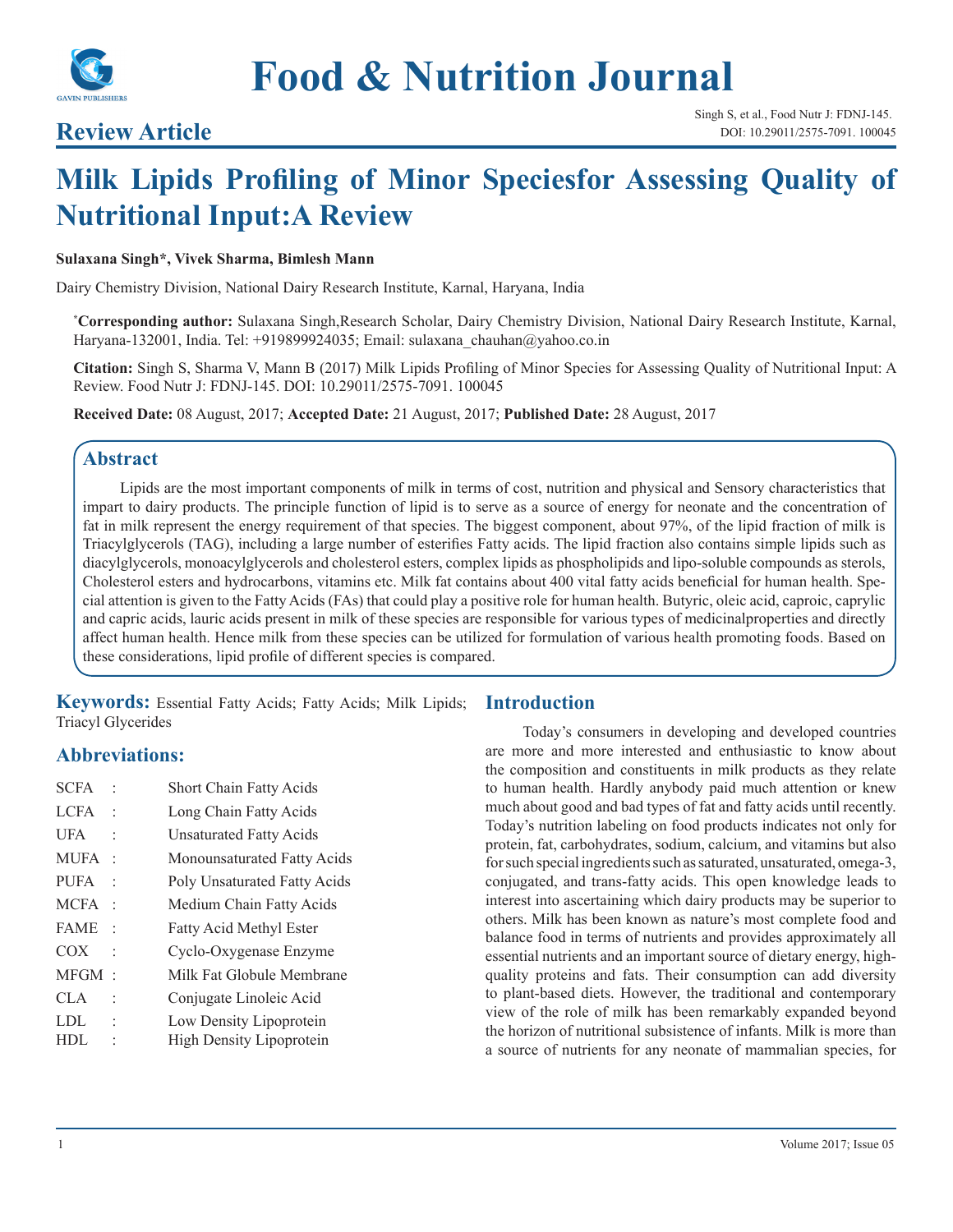growth of children and nourishment of adult human being.Milk possess an important role in the diets of the populations with very low-fat intakes and limited access to other animal source foods. In terms of milk for infants or sick patients, answers are sought as to which milk is closest to human milk and best for babies, or which milk creates fewer allergies, which one is better tolerated by people with gastrointestinal ailments, and which dairy product causes no lactose intolerance symptoms.

Bovine milk is the predominant domesticated animal species for milk production.However, in certain part of world and in developing countries, the milk from other species has a significant share. Globally, Bovine milk accounts for 85% of milk production worldwide followed by Goat 2.3%, sheep 1.4% and camel 0.2% [1]. There is nostatistical data available forproduction of milk frompig.Goat, sheep, camel and pig are among the smallest domesticated animals and have served mankind longer than cattle all over the world. Especially goat and sheep are known as poor man's cow and camel as ship of desert.These are multi- functional animals apart from milk. These animals are used for meat, skin and other agricultural purpose and play a significant role in the economy and nutrition of landless, small and marginal farmers in developing countries. Generally, pigs are not used for milking purpose, and majorly considered for meat and body fat known as lard. The milk of this animal is only used for the nutrient of piglets. The domestication of these minor species is beneficial, easy and cheap as they can efficiently survive on available shrubs and trees in adverse and harsh environment in low fertility lands where no other crop can be grown.

As per 19th Livestock Census-All India report 2012, in India there were 37.28% cattle, 21.23% buffaloes, 12.71% sheep, 26.40% goats and 2.01% pigs and others 0.37% (Graph -1). As per 2014-15 statistics of India, milk production was 146.3Million Ton with per capita availability 322gms/day[2]. This is contributed by different species as shown in Graph 2. The species of dairy animal, its breed, age and diet, along with the stage of lactation, parity (number of parturitions), farming system, physical environment and season influence the colour, flavour and composition of milk and allow the production of a variety of milk products. These animals can be classified as ruminant and non-ruminant.Goat, sheep and camel falls under ruminant category and pig is a non-ruminant animal. A ruminant synthesized milk fat from carbohydratederived precursor, addition of dietary fat in their feed can causes slight effect on fat content whereas in non-ruminant dietary fat has a significant effect on fat content and their composition. Milk obtained from Goat, sheep and camel is known for better digestibility, alkalinity, buffering capacity and certain therapeutic values in medicine and human nutrition. Milk of these species is easily digested by lactose-intolerant individuals.



**Graph 1:** Livestock population of India.



**Graph 2:** Milk production by different species.

The smaller fat globules in milk of these species make it easy to digest. A high state of dispersion of milk fat from these species and greater total surface area has a positive influence on lipolytic enzymes and more easily hydrolyzed by pancreatic lipase.Smaller fat globules makes less susceptible to creaming and are therefore naturally homogenized. Apart from fat, milk of these species is important source of protein and lactose in human diet. The main advantage is that milk from these species does not show any allergic reaction. As milk proteins of such species contain very less or lack of β- lacto globulin and  $\alpha_1$ - casein which are responsible for allergic reaction and make more similar to human milk. Lactoferrin in these species milk has also medicinal values such as antibacterial, antiviral and anti-tumor properties. Certain disease-fighting small size immunoglobulin's present in milk of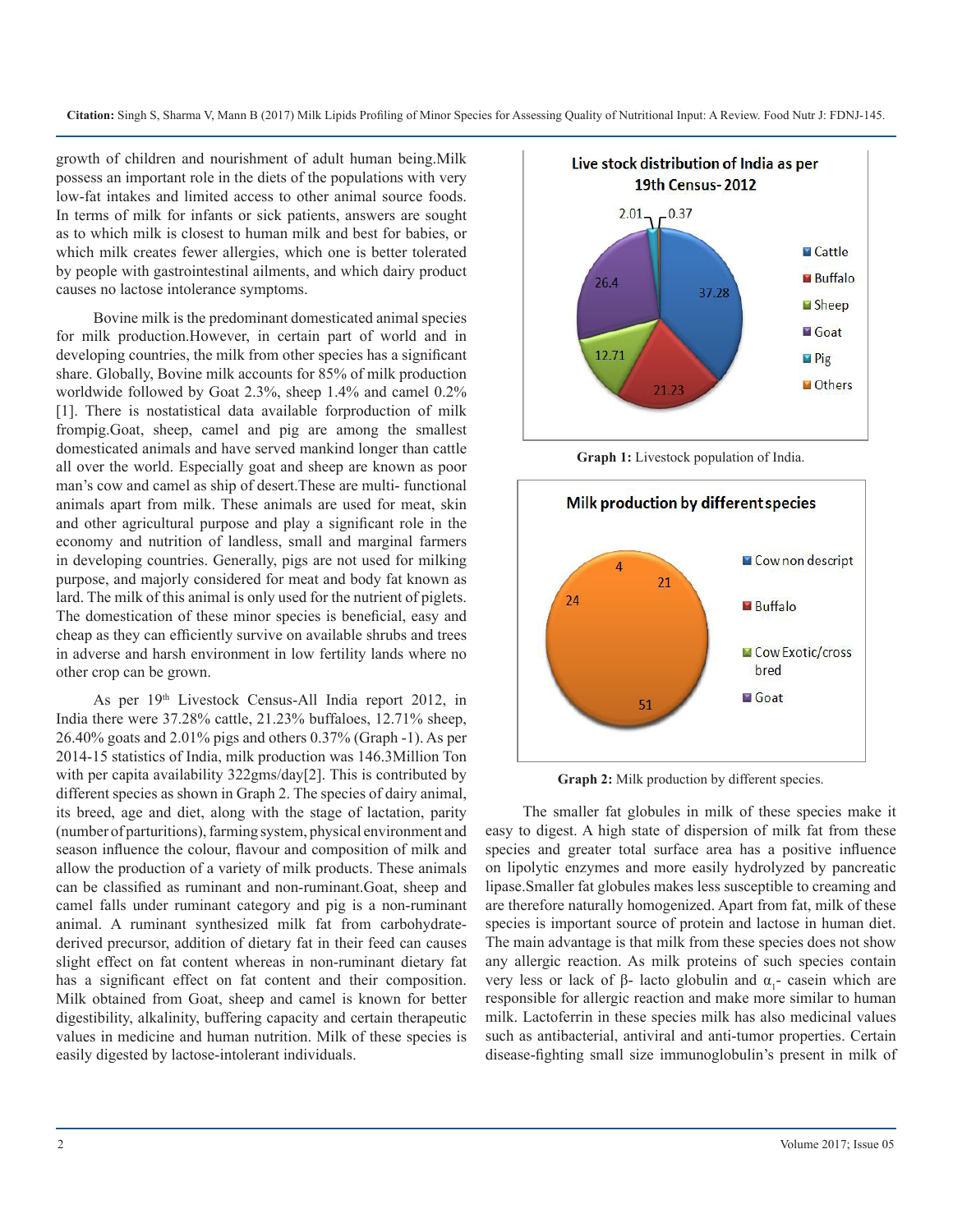these species, are responsible for boosting the effectiveness of the immune system by allowing penetration of antigens.Goat and sheep milk contains caproic, capric and caprylic acid, which are mainly involved in delaying tumor growth. Another important component is Butyric acid (C4:0) also known as modulator of gene function, and it have important role in prevention of cancer. Lauric acid has antibacterial and antiviral role it is also involved in inhibition of COX1 and Cox II molecules [3]. Camel milk is rich in vitamins and minerals, especially B vitamins, vitamin C and iron compare to other milk and known for longer shelf life. It can be stored up to 2-3 days at room temperature without deterioration[4].This feature is may be due to low pH exert by vitamin C, stabilizes the milk for relatively longer shelf-life. The higher vitamin C content may also be attributed to the more synthetic activity in the mammary tissues during early phase of lactation. Camel milk exhibits hypoglycemic effect when given as an adjunctive therapy, which might be due to presence of insulin/insulin like protein, making it a great treatment option for Type 1 or Type 2 diabetics as well as Gestational Diabetes [5]. As a rich source of volatile fatty acids, α-hydroxyl fatty acids which are responsible for plump the skin and fine line. PUFA present in camel milk fat also helps to reduce the inflammationand giving rise to the potent signaling molecules called as eicosanoids. Hence Camel milk has been used for the treatment of food allergies, Crohn's disease (inflammatory bowel disease)[5] and Autism; primary autoimmune disease affects an intestinal enzyme responsible for the formation of the amino acid from the milk protein casein. Normally casein breaks down in to the amino acid in intestine. But autism causes breakdown of casein (primarily β-casein and β-lactoglobulin) in to the casomorphin not in amino acids. These casomorphin is a powerful opioid, more potent than morphine. That leads to typical cognitive and behavioral symptoms so eventually this casomorphin causes brain damage. Animal experimentation has shown that casomorphin causes autistic like symptoms. For treating this it is therefore advisable to restrict milk and milk product that can leads to the formation of casomorphin.In such case camel milk might be a best option due to larger sizecasein micelles and low Ph compare to other milk. Hence in gastrointestinal tract casein micelles do not breakdown into individual casein and whey and therefore do not form casomorphins [6].Pig milk is similar in composition to milk of other species, though higher in fat. Little information is available on pig milk as it is seldom utilized for human uses. It is not considered to be a viable agricultural product, as pigs are difficult to milk as duration of milk flow is only for few 20 seconds. Therefore, their milk is used only fortheir offspring growth. This article presents a brief overview of some aspects of the review of the chemistry and biochemistry of the milk lipid and their constituents with comparative data for Goat milk, sheep, camel milk and pig milk.

#### **Gross composition of milk from different pecies**

Table 1(a) and (b) shows the gross composition and physicochemical constant of milk of four different species. The fat, protein, lactose and ash content of milk from different species vary between 3.5-7.9%, 3.1-5.9%, 4.6-5.1%, 0.7-0.9% respectively. Goat milk contains less fat compare to other species followed by camel, sheep and pig milk. Sheep milk is similar in composition as goat milk, except that it is slightly have more total solids and major nutrient than goat milk. Pig milk has highest solids content. Camel milk shows low pH compare to other species. Camel milk has highest melting point and iodine value due to more LCFA and UFA, whereas sheep and goat milk lipid shows nearly same melting range and iodine value. Saponification value is highest in case of sheep milk fat because of higher amount of SCFA.Milk fat from different species has remarkable variation compare to other constituents.

| Species | Fat | Protein | Lactose | Ash | Total<br>solids | pH                       |
|---------|-----|---------|---------|-----|-----------------|--------------------------|
| Goat    | 3.5 | 3.1     | 4.6     | 0.8 | 12.1            | $6.5 - 6.8$              |
| Sheep   | 5.3 | 5.5     | 4.6     | 0.9 | 14.4            | 6.51-6.85                |
| Camel   | 4.9 | 3.7     | 5.1     | 0.7 | 14.4            | $6.2 - 6.5$              |
| Pig     | 7.9 | 5.9     | 4.9     | 0.9 | 19.6            | $\overline{\phantom{0}}$ |

(Park and Haenlein 2008)[7].

**Table 1(a):** Gross Composition (%) of Milk from Minor domesticated animals.

| Spe-<br>cies | <b>Melting</b><br>Point<br>(0C) | Acid<br>value | <b>Iodine</b><br>value | $Sa-$<br>ponifi-<br>cation<br>Value | <b>Reichert</b><br><b>Meissel</b><br>value | <b>Polenske</b><br><b>Value</b> |
|--------------|---------------------------------|---------------|------------------------|-------------------------------------|--------------------------------------------|---------------------------------|
| Goat         | 28.1<br>30.2                    | 0.48          | $27 - 33$              | $232 -$<br>243                      | $24 - 26$                                  | $7 - 12$                        |
| Sheep        | 30.9                            | 0.28          | 31-39                  | 4 0<br>$\mathfrak{D}$<br>276        | $29.4 -$<br>30.39                          | $1.4 - 8.7$                     |
| Camel        | $1.4 -$<br>4<br>44.1            | 0.54          | $43 - 55$              | 200<br>217                          | $1.1 - 2.12$                               | .50<br>$\Omega$<br>0.62         |
| Pig          |                                 |               |                        |                                     |                                            |                                 |

(Park and Haenlein 2008) [7].

**Table1(b):** Physico-chemical constant of Milk fat from Minor domesticated animals.

#### **Fatty acid profile of Milk lipids**

Milk fat contains more than 400 fatty acids. They have wide variation in different species (Table 2). Ruminant milk fat especially from goat and sheep milk differs in contents of their fatty acids significantly from other milk fat, being much higher in butyric (C4:0), caproic (C6:0), caprylic (C8:0) and high level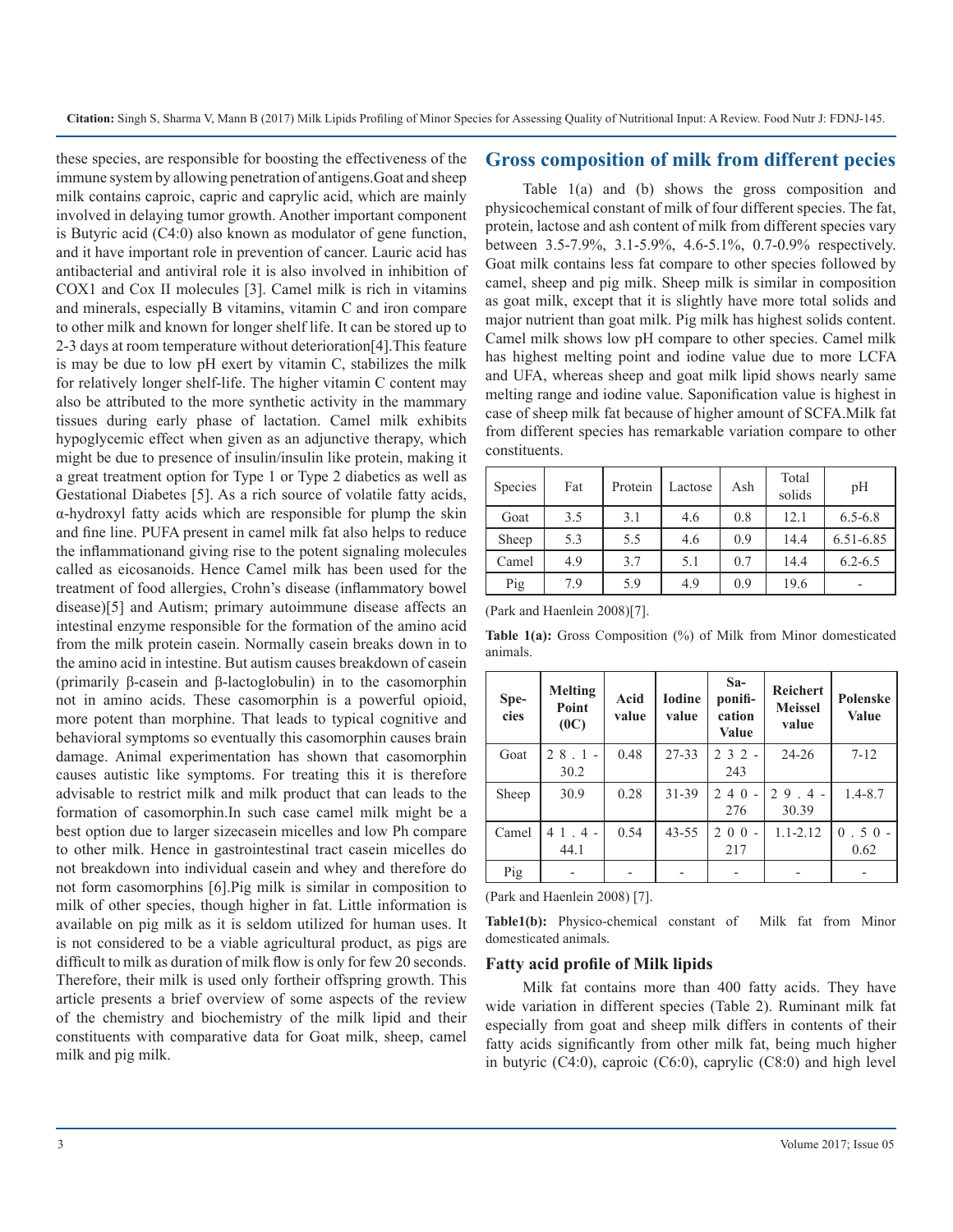of short chain fatty acid (SCFA) compare to camel whereas, in non-ruminanti.e. pig milk fat, these short chain fatty acids are absent. The high concentration of C:4, C:6 and C:8 in these species is due to synthesis of short chain fatty acids by microorganism in rumen. Camel milk contains low concentration of these fatty acids compare to sheep and goat. Apart from SCFA goat and sheep milk have high concentration of Medium Chain Fatty Acid (MCFA) i.e. capric (C10:0), lauric (C12:0), myristic (C14:0), and long chain fatty acid such as palmitic (C16:0), linoleic (C18:2), but lower in stearic (C18:0), oleic acid (C18:1), cholesterol and conjugated linoleic acid. Ruminant milk fat (goat, sheep and camel) contain low level of polyunsaturated fatty acids (PUFA) in comparison to nonruminant (pig) milk fats. This is because a higher proportion of fatty acids in pig are derived from dietary lipids. In case of ruminant animals unsaturated fat present in diet gets converted to saturated fatty acid due to bio-hydrogenation in rumen.Sheep milk lipid contains the highest concentration of saturated fatty acids (SFA) out of total milk Fatty Acids (FA) with an average of 71.35 g/100g of Fatty Acid Methyl Ester (FAME) (Table 3). The concentration of Mono-unsaturated Fatty Acids (MUFA) is highest in camel milk.

| Component | Goat               | <b>Sheep</b> | Camel | Pig  |  |  |  |
|-----------|--------------------|--------------|-------|------|--|--|--|
|           | <b>Short chain</b> |              |       |      |  |  |  |
| C4:0      | 2.6                | 4.0          | 0.37  |      |  |  |  |
| C6:0      | 2.9                | 2.8          | 0.9   | -    |  |  |  |
| C8:0      | 3.94               | 3.45         | 0.6   |      |  |  |  |
|           |                    | Medium chain |       |      |  |  |  |
| C10:0     | 6.54               | 8.61         | 1.4   | 0.7  |  |  |  |
| C12:0     | 7.64               | 5.37         | 4.6   | 0.5  |  |  |  |
| C14:0     | 11.92              | 10.18        | 7.3   | 4.0  |  |  |  |
|           |                    | Long chain   |       |      |  |  |  |
| C16:0     | 26.40              | 22.04        | 29.3  | 32.9 |  |  |  |
| C16:1     | 2.2                | 3.4          |       | 11.3 |  |  |  |
| C18:0     | 6.66               | 10.5         | 11.1  | 3.5  |  |  |  |
| C18:1     | 18.76              | 15.35        | 38.9  | 35.2 |  |  |  |
| C18:2     | 2.04               | 3.47         | 3.8   | 11.9 |  |  |  |
| C18:3     | < 1.0              | < 1.0        | $<$ 1 | 0.7  |  |  |  |

(Mohamad and Mustafa 2016, Saroha2014 and Fox and McSweeney 2006)[8-10].

**Table 2:** Comparative profile of major fatty acids in Goat, Sheep, Camel and Pig milk fat.

| Component   | Goat  | <b>Sheep</b> | Camel | Pig   |
|-------------|-------|--------------|-------|-------|
| <b>SFA</b>  | 70.02 | 71.35        | 62.5  | 22.65 |
| <b>MUFA</b> | 24.46 | 22.1         | 42.6  | 21.42 |
| <b>PUFA</b> | 4.67  | 6.54         | 3.9   | 55.94 |
| UFA         | 28.8  | 28.64        | 46.5  | 77.36 |

| $\omega$ - 6 : $\omega$ - 3 ratio | 4.0         | $1.0 - 3.8$ | 5.88 | 9.43          |
|-----------------------------------|-------------|-------------|------|---------------|
| Conjugate Linoleic<br>acid        | $0.3 - 1.2$ | $0.6 - 1.1$ | 0.4  | $0.13 - 0.19$ |

(Mohamad and Mustafa 2016 and Saroha2014)[8,9].

**Table 3:** Fatty acid composition (%) of different milk.

#### **Goat and sheep milk Fat**

Goat and sheep milk fat are very much similar in fatty acids profile. The comparative fatty acid profile of goat and sheep milk is shown in Table 4. Sheep milk lipids contain higher concentration of C4:0, C6:0, C8:0 compare to goat milk. Goat milk has higher C10:0, C12:0 and C16:0 fatty acids.Medium Chain Fatty Acids (MCFA) may play a role in the flavor profile of goat and sheep milk. Three of the fatty acids; caproic (C6:0), caprylic (C8:0) Capric (C10:0) have actually been named after goats, because of their predominance in goat milk. The high levels of MCFA in sheep and goat's milk have important influence on energy utilization and production. MCFA have become established medical treatments for an array of clinical disorders, including malabsorption syndromes, chyluria, steatorrhea, hyperlipoproteinemia, intestinal resection, premature infant feeding, non-thriftiness of children, infant malnutrition, epilepsy, cystic fibrosis, coronary by-pass, and gallstones, because of their unique metabolic ability to provide direct energy instead of being deposited in adipose tissues.The MCFA are hydrolyzed in the gastrointestinal tract, they are quickly absorbed by the intestinal cells without the need for esterification and carried by the hepatic portal vein to the liver where they can be oxidized for quick energy and because of their quick metabolism produces a thermal expenditure which may play an important role in weight reduction as well as reducing circulating cholesterol, especially low density lipoproteins [11].Branched-chain fatty acids have been studied in goat milk recently, because they lend characteristic flavors to dairy foods. Goat milk fat contains about 31 branched chained fatty acids. Goat-like flavors is due to 4-ethyloctanoic acid, which is present at 0.227 mg/g of total fatty acids among 31 minor branched-chain fatty acids[12,13]. Monomethyl-branched substitutions on C4 and C6 fatty acids are present only in goat milk and not in other milk. A comparatively high number of minor branched-chain fatty acids is found in goat milk and the content of trans-C18:l fatty acids is significantly lower in goat milk under average feeding regimes than in other milk, also a benefit for coronary heart disease risks by limiting cholesterol deposition in body. There are numerous factors which affect the level of milk fats and their fatty acids profiling such as season, stage of lactation, climate, milking frequency, breed and feed. Guo et al. (2001) [14]studied the seasonal changes in the properties of goat's milk and reported that winter milk contained higher levels of fat. The influence of feeding systems was investigated. They found that goats fed primarily on pasture had lower cholesterol than the silage fed counterparts. In addition, they also found that retinol and α-tocopherol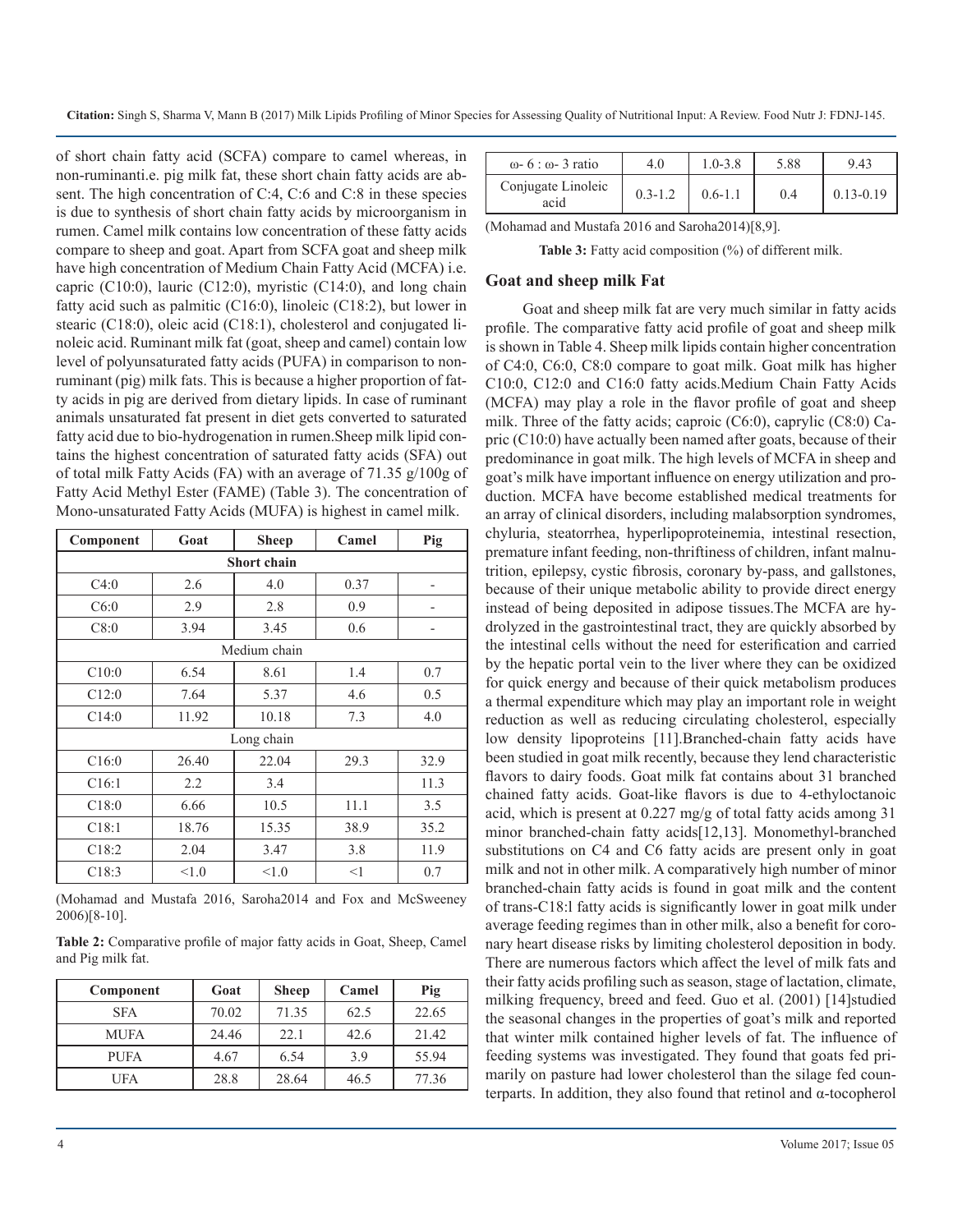was higher in the goats fed primarily on pasture. Conjugated Linoleic Acids (CLA) have gained much attention in recent years due to their implication in human health. CLA may have beneficial health benefits including suppression of cancer cells, anti-obesity, modulation of the immune system, reduction of atherosclerosis, and diabetes. However, sheep and goat's milk does not contain fair levels of CLA as but it has been reported in research publications that CLA content in milk is depends on the diet composition. Seasonal variations in CLA levels in several herds of goat and sheep. There was a dramatic increase of CLA during the early summer months in sheep milk, whereas in goat milk remained constant throughout the summer. This may be due to the eating behavior of sheep; they eat the rapidly growing green grass while the goat diet consists mainly shrubs. As expected, the levels of CLA in sheep's milk were observed to be higher, however the levels of CLAs in both sheep and goat's milk was higher than the milk taken from the non-grazing animals kept indoors year round.Nudda, et al. (2003) [15] also reported that CLA was higher in sheep milk fat in April when diet was mainly pasture, but not in May when concentrate feeding was increased.This can be explained by the differences in grazing behavior of animals.Diet of either alfalfa hay or Rumiluz (dehydrated alfalfa plus forage) showed an increase in the production of trans-11-C18:1 fatty acid, or vaccenic acid, a precursor of CLA. The fatty acid composition varied by season, and the main variation involved especially caprylic (C8:0), capric (C10:0) and 2-decylenoic acids were present in higher concentration in the spring season. Palmitic acid (C16) was lower in winter. Arachidic acid (C20:0) content was higher in winter than in all other seasons.

| <b>Fatty Acid</b> | <b>Goat Milk</b> | <b>Sheep Milk</b> |
|-------------------|------------------|-------------------|
| C4:0              | 1.97-2.44        | 3.07-3.93         |
| C6:0              | $2.03 - 2.70$    | 2.68-3.44         |
| C8:0              | 2.28-3.04        | 2.10-3.27         |
| C10:0             | 8.85-11.0        | 5.54-9.73         |
| C10:1             | $0.19 - 0.38$    | $0.23 - 0.31$     |
| C12:0             | 3.87-6.18        | 3.48-4.92         |
| C12:1             | $0.10 - 0.40$    | $0.03 - 0.05$     |
| C13:0             | $0.06 - 0.28$    | $0.13 - 0.22$     |
| C14:0             | 7.71-11.2        | 9.85-10.7         |
| $iso-C15:0$       | $0.12 - 0.15$    | $0.26 - 0.43$     |
| anteiso- $C15:0$  | $0.17 - 0.24$    | $0.33 - 0.60$     |
| C14:1             | $0.17 - 0.20$    | $0.19 - 0.50$     |
| C15:0             | $0.46 - 0.85$    | $0.89 - 1.11$     |
| $iso-C16:0$       | $0.17 - 0.40$    | $0.17 - 0.26$     |
| C16:0             | 23.2-34.8        | 22.5-28.2         |
| $iso-C17:0$       | $0.24 - 0.52$    | $0.44 - 0.59$     |
| anteiso- $C17:0$  | $0.30 - 0.50$    | $0.26 - 0.36$     |

| C16:1                             | 1.00-2.70     | $0.74 - 1.27$ |
|-----------------------------------|---------------|---------------|
| C17:0                             | $0.52 - 0.90$ | $0.58 - 0.70$ |
| C17:1                             | $0.24 - 0.48$ | $0.17 - 0.22$ |
| C18:0                             | 5.77-13.2     | 8.51-11.0     |
| $C18:1$ total                     | 15.4-27.7     | $17.8 - 23.0$ |
| $C18:2$ total                     | 2.49-4.34     | 2.89-3.57     |
| C20:0                             | $0.08 - 0.35$ | $0.36 - 0.52$ |
| C18:3                             | $0.19 - 0.87$ | $0.52 - 1.04$ |
| C <sub>18:2</sub> conjugate total | $0.32 - 1.17$ | 0.56-0.97     |
|                                   |               |               |

(Mayer and Fiechter 2012 and Park, et al. 2007)[16,17].

**Table 4:** Main fatty acids (% in total fatty acid methyl esters) in sheep and goat milk fat.

#### **Camel milk fat**

Camel milk is also unique in its fatty acid profile. Twentyfour fatty acids were reported by [18]in camel milk from farming and pastoral system (Table 5). Camel milk contains 6 to 8 times lesser short chain fatty acids compared to milk from cows, goats, sheep, and buffalo. Milk shows considerable variation of fatty acids and contained 67.5% and 63.8% Saturated Fatty Acids (SFA), 29.8% and 34.4% monounsaturated acids, and 2.7% and 1.8% polyunsaturated acidsfrom farming and pastoral system respectively. The major SFA were palmitic acid (C16:0) and stearic acid (C18:0), the major MUFA were oleic (C18:1ω 9) and palmitoleic (C16:1) acids and the major PUFA was linoleic acid (C18:2  $\omega$  6). The predominant fatty acids were palmitic acid (C16:0), stearic acid (C18:0), oleic acid (C18:1  $\omega$  9), and formed 72.5% and 76.1% of total fatty acids in milk from farming and pastoral system respectively. The short-chain fatty acids (SCFA) which was represented by caproic acid (C6:0) only was 0.13% in milk from farming system and 0.2% in milk from pastoral system. The proportion was 8.9% and 10.7% for medium chains (MCFA), 90% and 89% for long chains (LCFA) in milk of the two systems, respectively. The omega 3 and 6 ( $\omega$  -3/ $\omega$  -6) ratio was 0.17 and 0.08 for milk from farming and pastoral system, respectively.CLA was also reported in camel milk, which has numerous functional properties. The most biologically active is the diene of configuration cis-9, trans-11(octadecadienoic); it is claimed to inhibit the occurrence and development of cancer of the skin, breast, colon, and stomach, while its isomer trans-10, cis-12 is thought to prevent obesity (Wang and Jones, 2004). Additionally, CLA reduces the levels of triglycerides, total cholesterol, including LDL, and thus improves the ratio of LDL/HDL in plasma, which is a crucial factor in the prevention of coronary heart disease and artheriosclerosis. CLA also is said to inhibit the development of osteoporosis, to improve the metabolism of lipids, to reduce the blood glucose level, and to stimulate the immune system.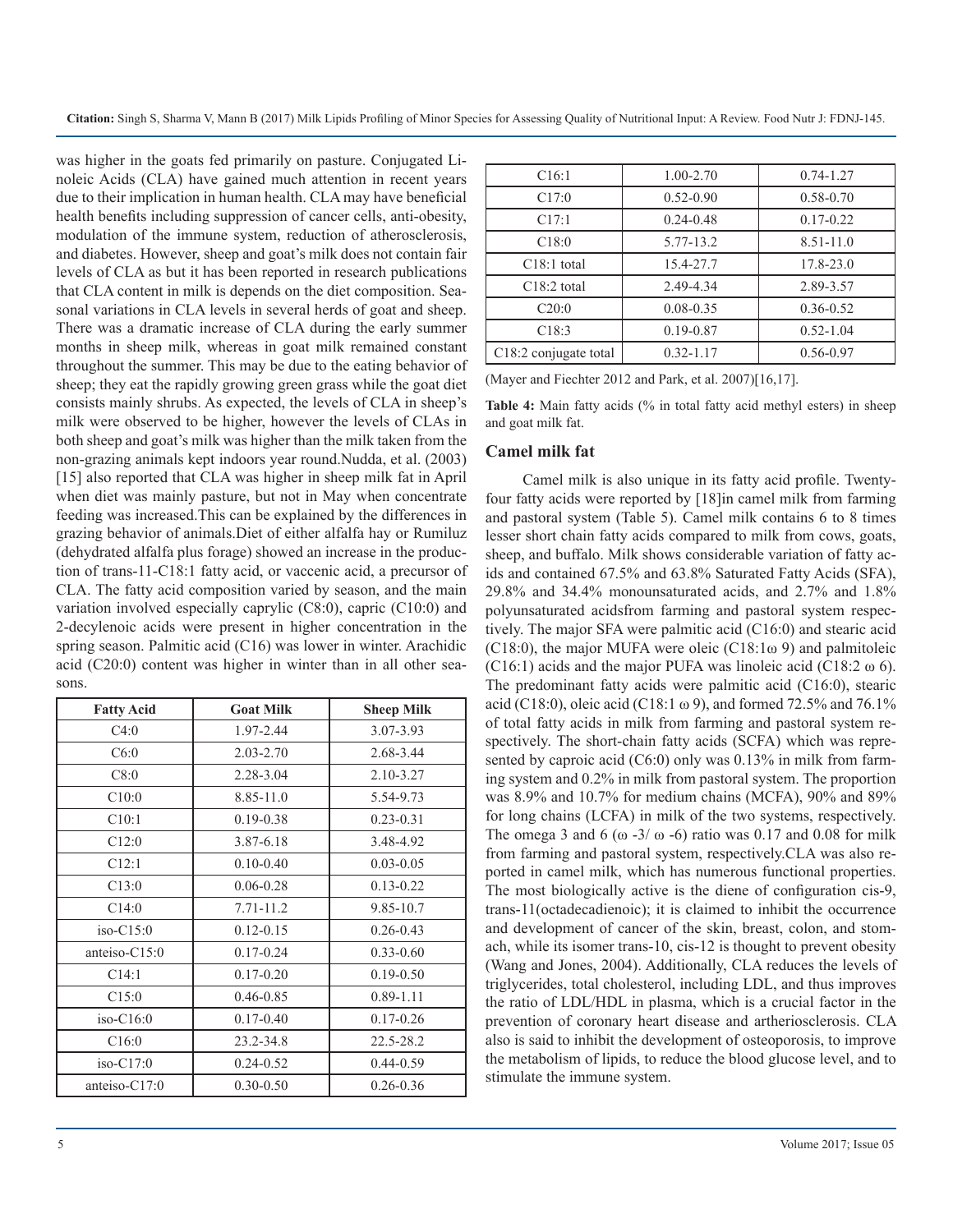|  |  |  |  |  | Citation: Singh S, Sharma V, Mann B (2017) Milk Lipids Profiling of Minor Species for Assessing Quality of Nutritional Input: A Review. Food Nutr J: FDNJ-145. |
|--|--|--|--|--|----------------------------------------------------------------------------------------------------------------------------------------------------------------|
|--|--|--|--|--|----------------------------------------------------------------------------------------------------------------------------------------------------------------|

| <b>Fatty acids</b>                | <b>Farming system</b> | Pastoral system |
|-----------------------------------|-----------------------|-----------------|
| Capric acid (C10:0)               | 0.13                  | 0.12            |
| Lauric acid (C12:0)               | 0.35                  | 0.41            |
| Tridecanoic acid (C13:0)          | 0.09                  | 0.13            |
| Myristic acid (C14:0)             | 7.11                  | 8.43            |
| Pentadecanoic acid (C15:0)        | 0.83                  | 1.05            |
| Palmitic acid (C16:0)             | 27.92                 | 30.74           |
| Heptadecanoic acid (C17:0)        | 0.51                  | 0.67            |
| Stearic acid (C18:0)              | 22.11                 | 21.11           |
| Arachidic acid (C20:0)            | 0.6                   | 0.48            |
| Behenic acid (C22:0)              | 0.28                  | 0.24            |
| Tricosanoic acid (C23:0) IS       | 3.99                  | 0.11            |
| Lignoceric acid (C24:0)           | 3.43                  | 0.14            |
| Myristoleic acid (C14:1)          | 0.36                  | 0.58            |
| Palmitoleic acid (C16:1)          | 5.77                  | 7.81            |
| Heptadecanoic acid (C17:1)        | 0.27                  | 0.4             |
| Elaidic acid (C18:1ω9t)           | 0.82                  | 1.25            |
| Oleic acid (C18:1 ω9c)            | 22.44                 | 24.21           |
| Eicosenoic acid (C20:1)           | 0.17                  | 0.13            |
| Linolelaidic acid (C18:2ω6t)      | 0.11                  | 0.12            |
| Linoleic acid $(C18:2\omega)$ 6c) | 1.41                  | 1.4             |
| Linolenic acid $(C18:3\omega3)$   | 0.14                  | 0.13            |
| Docosadienoic acid (C22:2)        | 0.9                   | 0.13            |
| Eicosapentaenoic (C20:5ω3)        | 0.12                  | $\overline{a}$  |

(Mohamed, and Mustafa 2016)[8].

**Table 5:** Fatty acid profile (%) of camel milk fat from farming and pastoral systems.

**Pig Milk Fat:** Many researchers emphasize in their reports that the content of milk fatty acids is strongly associated with the quality of fat introduced into the feed of non-ruminant animal(Table-6). Pig fat does not contain short and medium chain fatty acids but a rich source of long chain fatty acids. Also rich in omega-3 and 6 fatty acids compare to ruminant species. Linoleic  $(\omega - 6)$  and linolenic (ω-3) acids fulfill a number of biological functions in animal. Among others, they determine the structure of cell membranes; they constitute a source of tissue hormones, the so-called eicosanoids (often referred to as vitamin F) and regulate insulin secretion. Hence favors better health to piglets.

| <b>Fatty acid</b>  | Content $(\% )$ |
|--------------------|-----------------|
| C14:0              | 0.54            |
| C16:0              | 16.92           |
| $C16:1 \omega - 7$ | 0.37            |
| C18:0              | 2.61            |
| $C18:1 \omega - 9$ | 19.76           |

| $C18:2 \omega - 6$          | 53.13 |
|-----------------------------|-------|
| $C18:3 \omega - 3$          | 5.25  |
| $C20:1\omega - 9$           | 0.46  |
| $C20:5 \omega - 3$          | 0.17  |
| C22:0                       | 0.31  |
| $C22:1\omega - 9$           | 0.11  |
| $C22:3\omega-3$             | ND    |
| $C22:5 \omega - 3$          | ND    |
| $C22:6 \omega - 3$          | 0.03  |
| Saturated Fatty Acid        | 22.65 |
| Mono-Unsaturated Fatty Acid | 21.42 |
| Poly-Unsaturated Fatty Acid | 55.94 |
| Total $\omega$ –6           | 50.58 |
| Total $\omega$ -3           | 5.36  |
|                             |       |

(laws et al, 2009) (ND- not detected)[19].

**Table 6:** Fatty acid profile of Pig milk fat.

## **Phospholipid**

The phospholipids fraction accounts for roughly 0.8% of total lipids [20]. They play a particularly important role, being present mainly in milk fat globule membrane and other membranous material in milk. The beneficial effects of dietary PLs concerning heart diseases, inflammation and cancer would seem to have been known since the early 1900s. Sphingolipids are abundant in the apical membrane in the absorptive epithelium in the gut, and their digestion products (ceramides and sphingosine) are considered as the most bioactive compounds, having important effects on cell regulation. These compounds are critical for the maintenance of membrane structure, modulating the behavior of growth factor receptors and serving as binding sites for some microorganisms, microbial toxins and viruses. Ceramide is a major lipid messenger that inhibits cell proliferation and induces apoptosis, whereas sphingosine-1-phosphate is a second messenger inside the cell and there is evidence that indicates the important role of the latter molecule in regulation of cell growth, angiogenesis, immune function and lymphocyte traffic. The oral application of dietary PLs with a specific FA composition seems able to modify the FA composition of the membrane of a certain cell type, modulating thus the cellular functions, as well as the activity of membrane bound enzymes. The compositions of various phospholipids are shown in Table-7. Goat milk shows lowest content of phosphatidyl ethanolamine and pig milk fat contains highest PE and sphingomyelin.Phosphatidyl serine is reported to be highest in camel milk fat. In general there is no remarkable difference in composition, may be that they have same origin and perform similar structural function in all species. Apart from the health benefits they have technological application as emulsifying agent. Milk PLs are mainly located in MFGM in association with protein and other polar lipids. Emulsifying prop-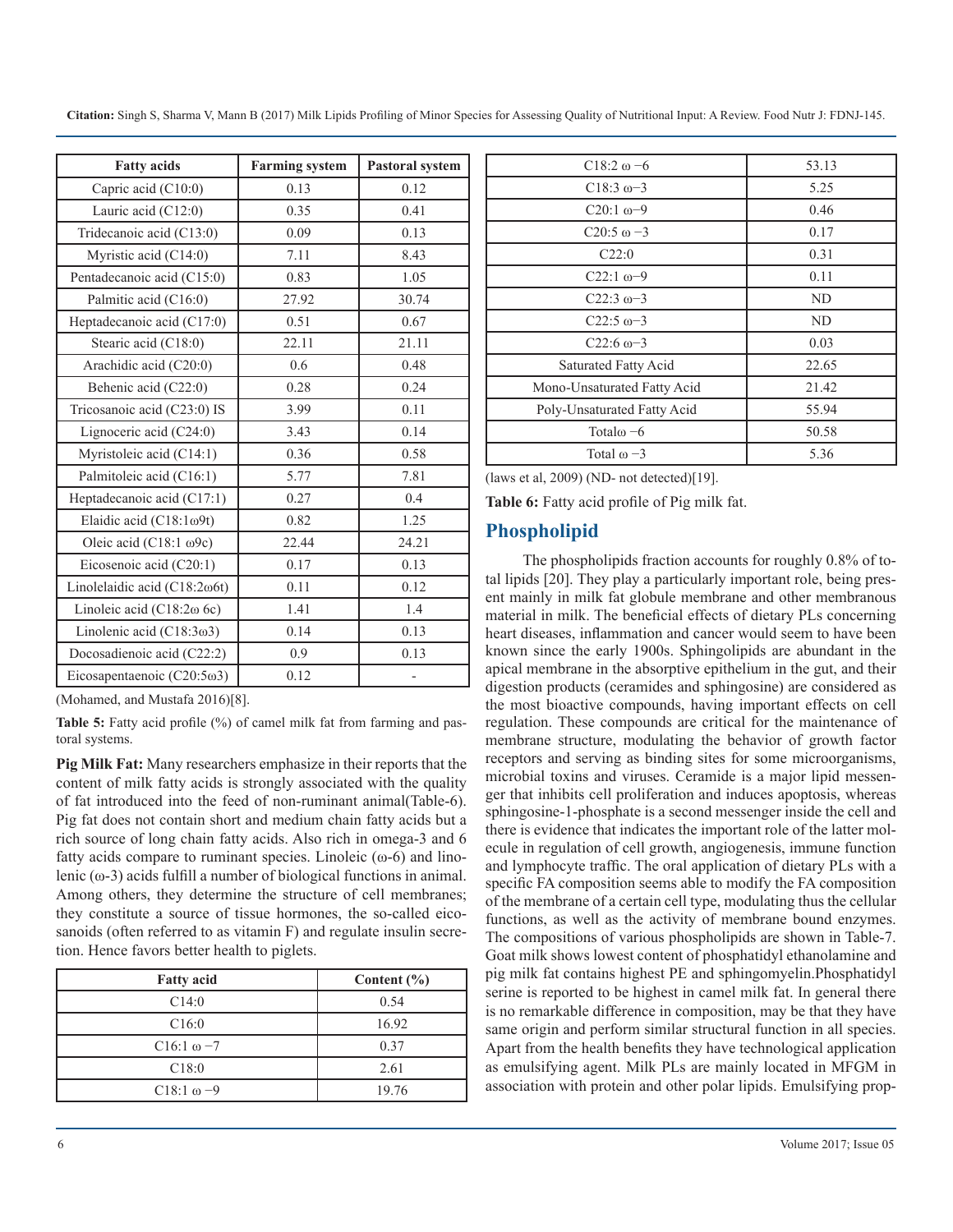erties of PLs are due to the simultaneous presence in the molecule of a water-loving hydrophilic head and an oil-loving hydrophobic tail. Because of its original function in emulsifying the fat globules in whole milk, they are considered to be an efficient natural surface-active material, highly effective in lowering the interfacial tension and have application in various food formulations.

| <b>Species</b>                                                                                                                                        | PE   | PC   | PI  | <b>PS</b> | <b>SM</b> | LP  |
|-------------------------------------------------------------------------------------------------------------------------------------------------------|------|------|-----|-----------|-----------|-----|
| Goat                                                                                                                                                  | 31.7 | 28.5 | 6.3 | 8.3       | 25.2      | 0.5 |
| Sheep                                                                                                                                                 | 36.0 | 29.2 | 3.4 | 3.1       | 28.3      |     |
| Camel                                                                                                                                                 | 34.3 | 22.1 | 4.9 | 10.5      | 28.1      | 1.0 |
| Pig                                                                                                                                                   | 36.3 | 21.6 | 3.3 | 3.4       | 34.9      |     |
| PE- Phosphatidyl Ethanolamine, PC-Phosphatidylcholine, PI-Phos-<br>phatidylinositolPS-Phosphatidyl Serine, SM-Sphyngomyelin,LS-Lyso-<br>phospholipids |      |      |     |           |           |     |

(Fox and McSweeney 2015 and Contarini and Povolo 2013 ) [10,20].

**Table 7:** Major Phospholipids (%) in milk fat of different species.

## **Sterol content**

The sterol fraction of milk is of nutritional interest because high levels of cholesterol in plasma are associated with an increasing risk of cardiovascular disease. Through analyses of the sterol fractions adulterant vegetable fats can be detected in milk and dairy products. Table 8 shows the comparative profile of different sterols in goat, sheep, camel and pig milk fat.

| <b>Sterols</b>    | Goat  | <b>Sheep</b> | Camel   | Pig |
|-------------------|-------|--------------|---------|-----|
| Cholesterol       | 341.8 | 288.4        | 313-371 | 600 |
| Lathosterol       | 1.47  | 1.81         |         |     |
| Desmosterol       | 1.39  | 0.41         |         |     |
| Dihydrolanosterol | 2.25  | 4.15         |         |     |
| Lanosterol        | 9.75  | 6.86         |         |     |

(Claeys, et al. 2014, Fraga, et al. 2000 andGoudjil, et al. 2003) [21-23].

**Table 8:** Concentration of different sterols in milk fat of different species (mg/100 g fat).

## **Fat Globules size**

Fat is present in milk as droplets of triacylglycerols surrounded by a complex membrane derived from the mammary epithelial cell called the Milk Fat Globule Membrane (MFGM). It is made up of many different components including glycoprotein, non-polar lipids, phospholipids and Sphingolipids which all contribute to the nutritional and technological aspects of the MFGM. The average fat globule size is smaller in ruminant milk compare to pig milk (Table 9). This is advantageous for digestibility and a more efficient lipid metabolism compared with porcine milk fat. Additionally, goat and sheep milk and camel milk fat globules do not causes creaming up on storage due to absence of agglutinin

protein responsible for creaming up process especially in bovine milk. Hence milk from these species is naturally homogenized. The major protein of MFGM is lactadherin from goat and sheep milk appears as a single polypeptide chain whereas two identified for lactadherin from camel milk.

| <b>Parameter</b>                                        | Goat                           | <b>Sheep</b>                   | Camel                          | Pig     |
|---------------------------------------------------------|--------------------------------|--------------------------------|--------------------------------|---------|
| Fat Globules dia<br>(mm)                                | 3.49                           | 3.3                            | 3.0                            | $2 - 5$ |
| *Nature of major-<br>protein (lactad-<br>herin) in MFGM | Single<br>polypeptide<br>chain | Single<br>polypeptide<br>chain | Double<br>polypeptide<br>chain |         |

(Cibo and Martin 2012, Park, et al. 2007 and Fox and McSweeney 2015) [10,17,24].

**Table 9:** Fat globules characteristics of milk fat from different species.

## **Vitamin content in milk of different species**

The total vitamin content of milk is highly variable and depends on the vitamin status and the feeding regime of the mother. This is given in Table 10. An exception is the vitamin C level, which is relatively high in camel [21]. Additionally, it is noted that camel milk has higher vitamin A content.Their milk is whiter than other milk due to their ability to convert the yellow β-carotene to vitamin A [17].

| <b>Vitamins</b>       | Goat     | <b>Sheep</b>  | Camel        | Pig |
|-----------------------|----------|---------------|--------------|-----|
| Vitamin A             | 50-68    | $41 - 50$     | 5-97         |     |
| Col-calciferol Vit D. | 0.25     | $0.18 - 1.18$ | $0.30 - 1.6$ |     |
| Vitamin E             |          | 120           | 21-150       |     |
| Vitamin C             | 900-1500 | 425-6000      | 2400-18400   | -   |

(Claeys, et al. 2014)[21].

**Table 10:** Vitamin content (microgram/100ml) of different milk.

## **Conclusion**

Milk from goat, sheep and camel is a potential source of varieties of fatty acids, especially short chain fatty acids. The size of fat globules is smaller and possesgreater total surface area which makes them easily hydrolyzed by lipolytic enzymes and pancreatic lipase. Hence milk from these species are easily digestible even by lactose-intolerance individual.Apart from it milk from these species does not shows any allergic reaction and make them similar to human milk. Due to smaller fat globules size milk from these species are less susceptible to creaming on prolong storage and therefore considered as naturally homogenized. Hence milk from these animals does not require any homogenization process. Due to all these positive characteristics of milk fat from these species, have great potential for formulation for nutritious foods especially for infants. Whereas pig milk fat do not have such potential, as it is